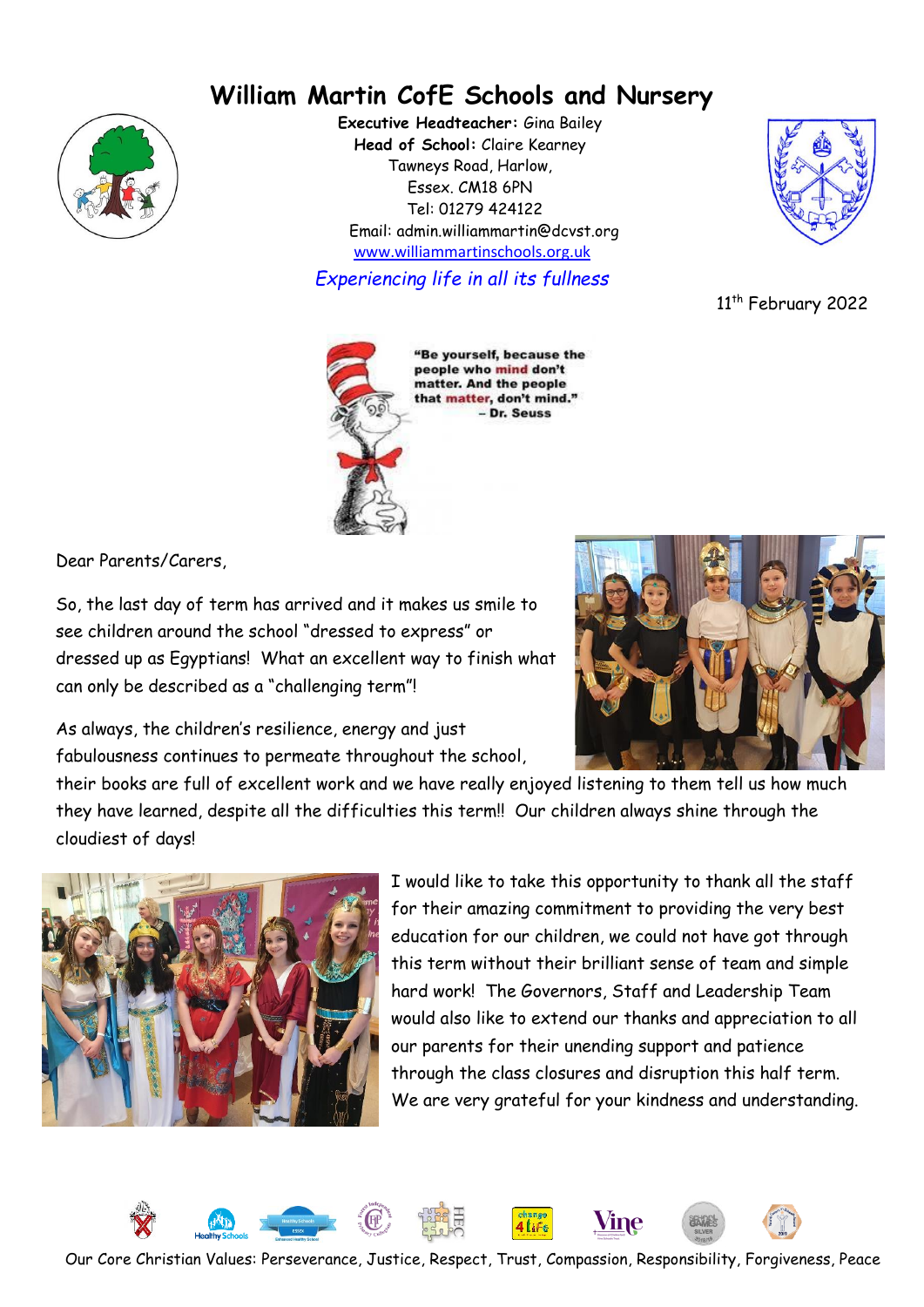#### **Curriculum News**

Our theme this term is **'Discover'** with a focus on History. Year 5 spent a brilliant afternoon looking at the importance of the Nile for ancient Egyptians. They all created different things (including boats, barley and wheat, pyramids and houses to show settlement, pots and jewellery that were used for trade and papyrus paper) that the Nile was used for to put on our display!



Hawking class also created these beautiful daffodils, as part of Children's mental health week this week. Mrs Gill brought in some flowers for the class to carefully draw.

"We then wrote words to describe ourselves on the petals; words that help us grow on the stem, words that help us self-regulate and get through difficult times and negative words we have felt about ourselves or have been called in the soil as these are still around us but they aren't a part of us."



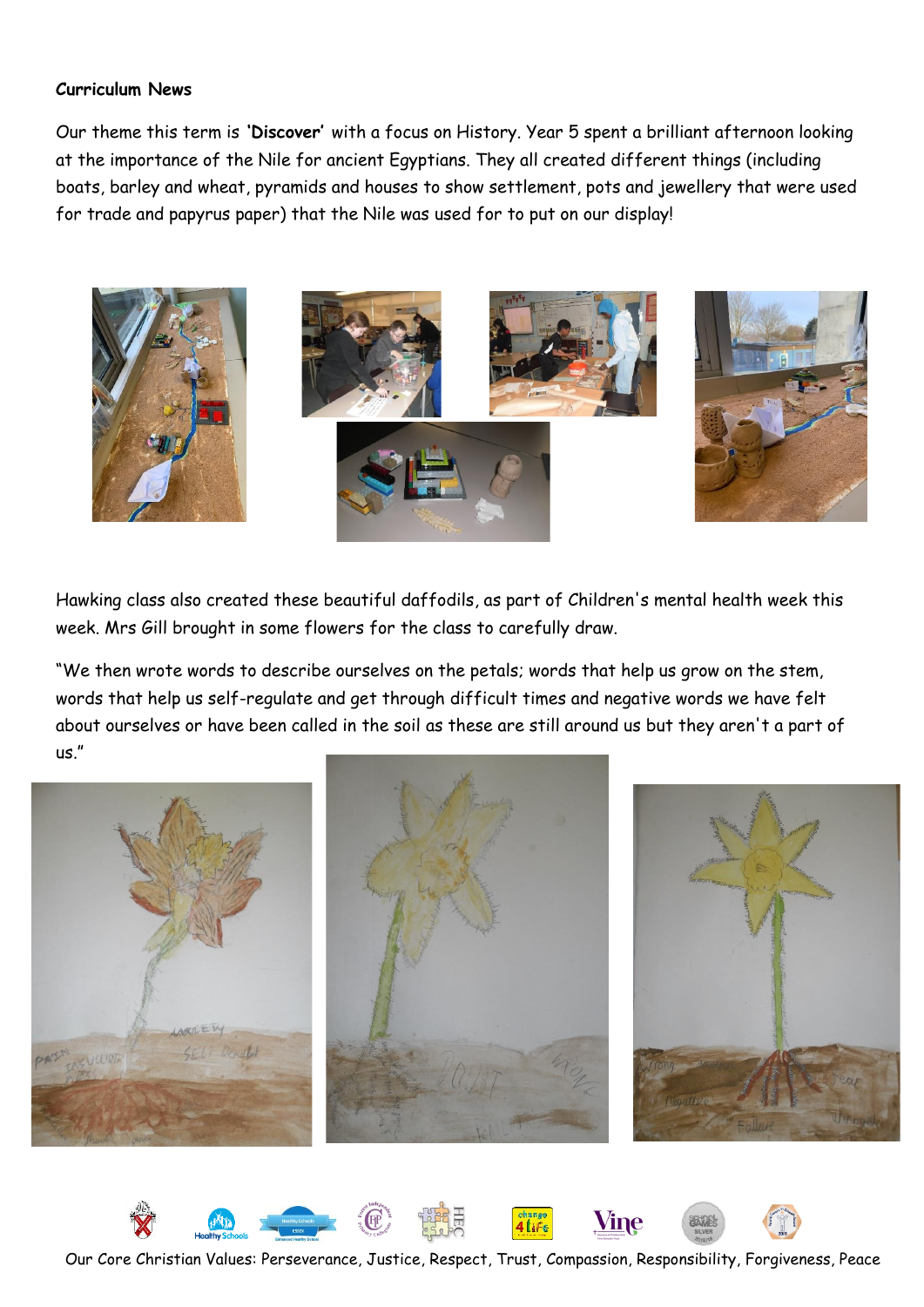#### **Our new Christian Values**

Having been on a journey together over the past two years, we felt it was right to review our School's Christian values. We feel that the school has changed so much over the past two years, we wanted our children to choose what values were most important to them. Year 6 decided on their top nine, and these were the sent out to all the classes who came up with their top six!

| Term     | <b>Christian Value</b> | Meaning                                 |
|----------|------------------------|-----------------------------------------|
| Autumn 1 | Responsibility         | We take responsibility for our actions  |
| Autumn 2 | Friendship             | We all get on together                  |
| Spring 1 | Perseverance           | We persevere to become our very best    |
| Spring 2 | Justice                | We believe in being fair and reasonable |
| Summer 1 | Courage                | We have courage at all times            |
| Summer 2 | Truthfulness           | We are always truthful                  |

The final results are as follows and will commence in the Summer Term:

# **Parent/Teacher Meetings- Wednesday 23rd and Thursday 24th February**

You should have received a letter inviting you to make an appointment with your child's class teacher during the first week back after half term. Slips will be sent home with your time by Friday 11<sup>th</sup> February.

#### **Events coming up…**

There are lots more exciting events coming up over the term including:

Thursday 3<sup>rd</sup> March 'World Book Day'- dress as a favourite book character. (Year 4 dress up on Friday 4<sup>th</sup> March due to swimming)

Friday 18<sup>th</sup> March 'Mad Scientist Day' which will mark the end of our Science week. This coincides with Red Nose Day and we will be collecting donations on the gates in the morning.

#### **Adult Community Learning (ACL)**



## *Sessions this Half Term*

**Suitable for parents of children in the Nursery to Year 6 Tuesday Afternoons ACL in association with** 

Sessions will be in school, but we will move back online if Covid cases increase. William Martin C of E **Schools and Nurserv** 



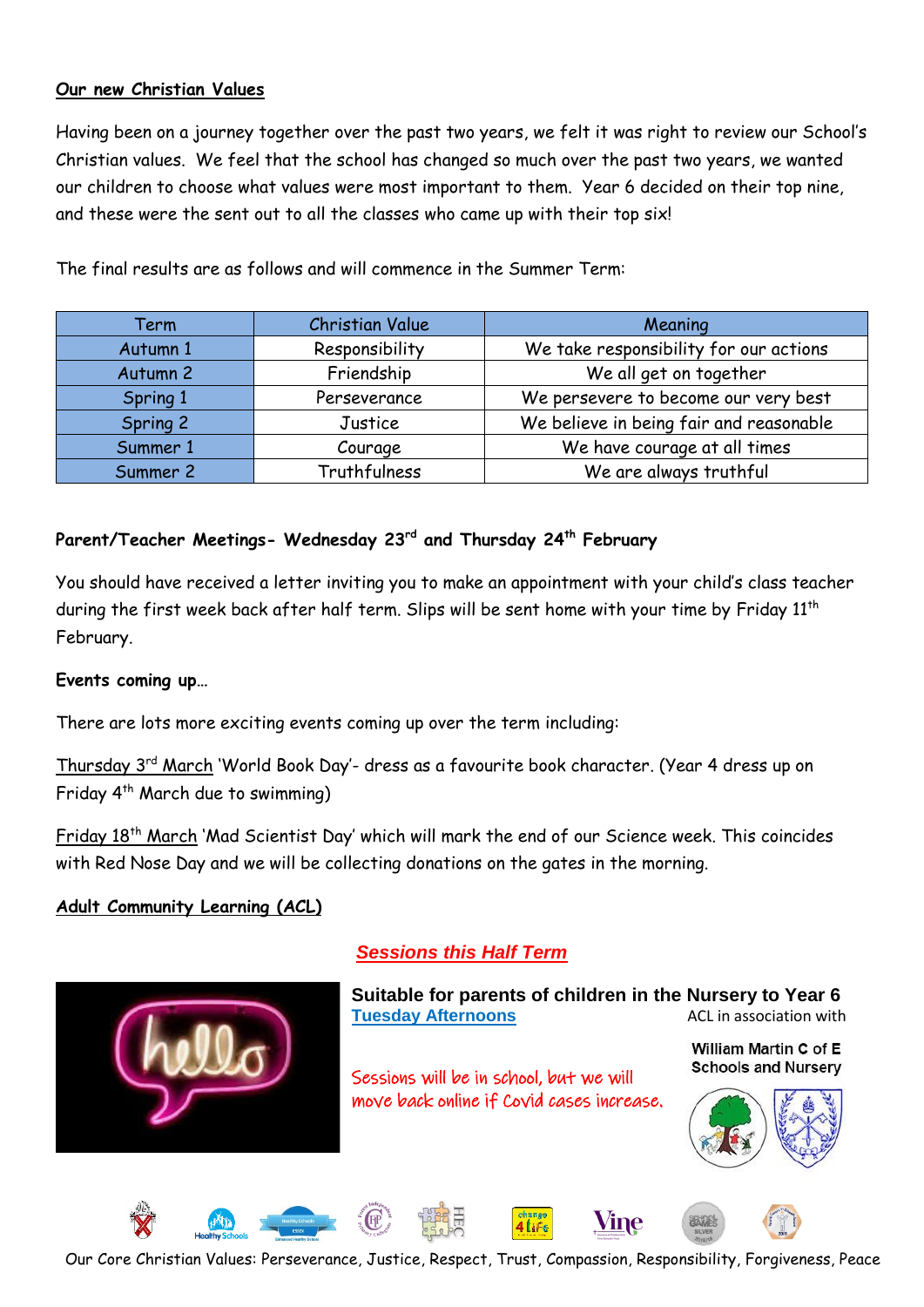Everything you need is completely free and everyone's welcome. To enrol for one or more sessions, speak to Mrs Jones or email [joanne.ingall@essex.gov.uk](mailto:joanne.ingall@essex.gov.uk) 22nd February: Praise Bears Reward Jar 1st March: World Book Day 8<sup>th</sup> and 15<sup>th</sup> March: Growing a Wellbeing Garden 22nd March: Easter Baking 29th March: Easter Crafts

### **School Dinners**

Please ensure that *all* school dinners are booked in advance by Thursday evening, the week preceding (before) your child's booking. We need this information and payment to pre-order the food to ensure we have sufficient stock and avoid waste. Non-booking and payment will mean that your child will need to be provided with a packed lunch from home. This will be confirmed by text.

Please note, that the week commencing  $28<sup>th</sup>$  March 2022 will be our last week before the end of term. This means, we will have a slightly different menu on this week due to our early finish on Friday 1<sup>st</sup> April 2022. We are pleased to offer our children's favourite: Fish Fingers, Chips and Beans on Thursday 31st March. We will be offering our usual choice of Baguettes on Friday 1st April - no hot meals this day.



# **Vine Passport**

Children can bring in their Vine Passport after half term to show their teacher which zones have been completed, along with any scrapbooks too! Badges and certificates will be awarded on Friday 25<sup>th</sup> February and the passport returned to them. Please ask your class teacher if you need another copy.

#### **Masks on Site**

After the half term, we will no longer ask parents to wear masks in the playground, however for Parent Consultations, we do ask for parents to continue to wear masks, due to high volumes of footfall, in order to protect pupils, parents and staff from possible infection.

Wishing you all a fabulous half term break and we look forward to welcoming the children back on **Tuesday 22nd February**.

Best wishes, Gina Bailey Claire Kearney Executive Headteacher Head of School